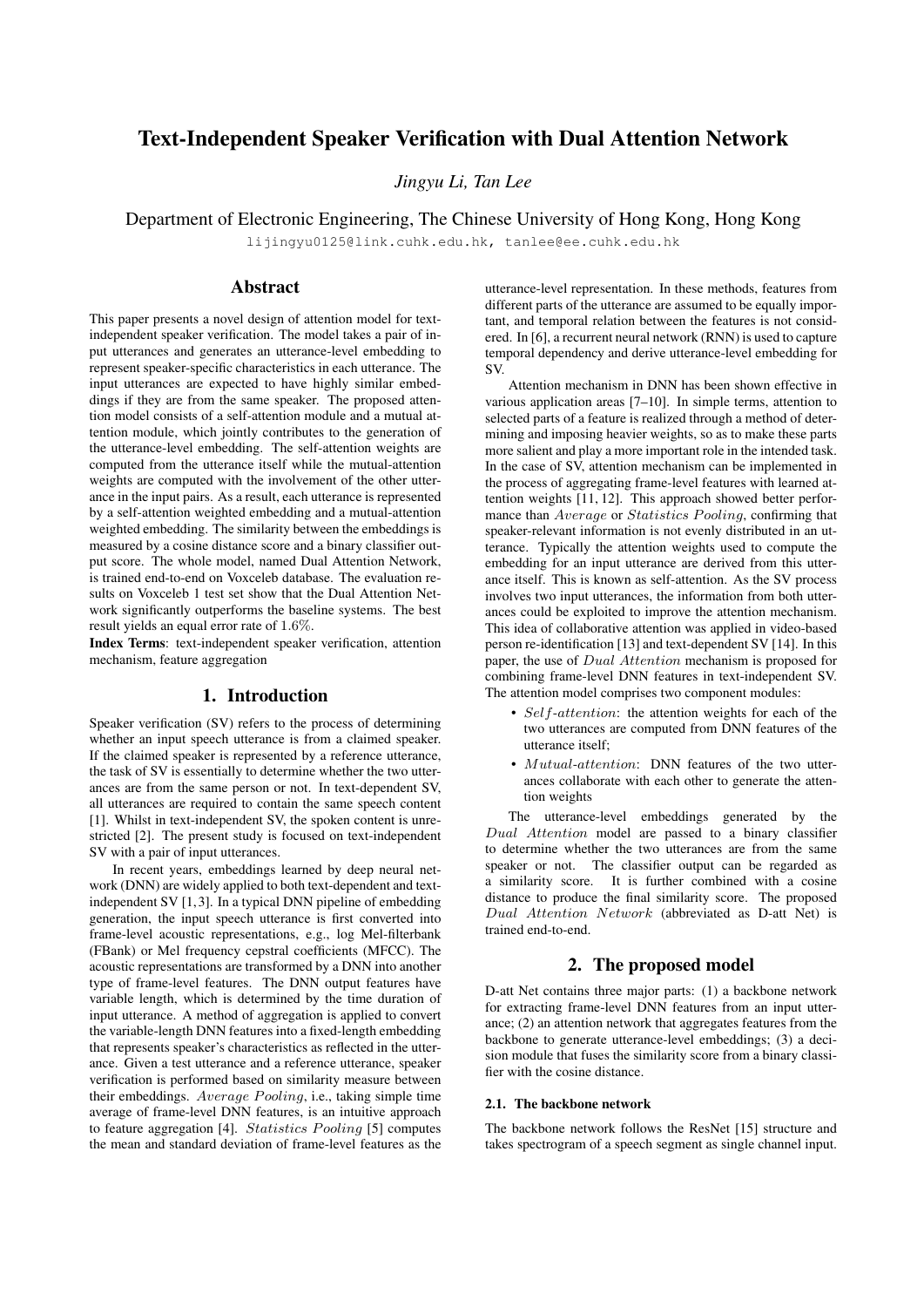Table 1: *The backbone network. A batch normalization layer and a ReLU layer are added following each convolution and fully connected layer, except for*  $FC2$ *. T and F are the time* and frequency dimensions of the input spectrogram.  $num_f$  is *the dimension of the backbone network's output features, and*  $num_{ID}$  *is the number of speakers in the SV task.* 

| <b>Block</b>    | <b>Structure</b>                             |                         | <b>Output size</b>             |
|-----------------|----------------------------------------------|-------------------------|--------------------------------|
|                 | Stream1                                      | Stream <sub>2</sub>     | Height/Width/Channel           |
|                 | <b>BN</b>                                    |                         | $T \times F \times 1$          |
|                 |                                              |                         | Stream1:                       |
| Pre-            | $Conv2D$ ,                                   | Conv2D,                 | $T \times F \times 16$         |
| processing      | $7 \times 7$ , stride 1                      | $1 \times 1$ , stride 1 | Stream <sub>2</sub> :          |
| <b>Block</b>    |                                              |                         | $T \times F \times 1$          |
|                 | Concatenate                                  |                         | $T \times F \times 17$         |
|                 | Conv2D, $1 \times 1$ , stride 1              |                         | $T \times F \times 64$         |
|                 | MaxPool1, $3 \times 3$ , stride 2            |                         | $T/2 \times F/2 \times 64$     |
|                 | ResNet Block1                                |                         | $T/2 \times F/2 \times 64$     |
| <b>ResNet</b>   | ResNet Block2                                |                         | $T/4 \times F/4 \times 128$    |
| <b>Backbone</b> | MaxPool2, $3 \times 1$ , stride $2 \times 1$ |                         | $T/8 \times F/4 \times 128$    |
|                 | ResNet Block3                                |                         | $T/16 \times F/8 \times 256$   |
|                 | ResNet Block4                                |                         | $T/32 \times F/16 \times 512$  |
|                 | AvgPool1, $1 \times F/16$ , stride 1         |                         | $T/32 \times 512$              |
| Post-           |                                              | FC1                     | $\overline{T}/32 \times num_f$ |
| processing      | AvgPool2, $T/32$ , stride 1                  |                         | $num_f$                        |
| <b>Block</b>    | FC <sub>2</sub>                              |                         | $num_{ID}$                     |
|                 | Cross-Entropy Loss                           |                         |                                |

The spectrogram has the size of  $T \times F$ , where T is the time dimension (number of frames) and  $F$  is the frequency dimension (number of Mel-filterbanks). The first convolution (Conv) layer of the ResNet is replaced by a pre-processing block in the proposed model. This block begins with a batch normalization (BN) layer, and the normalized features are subsequently processed via two separate streams. The first stream involves a Conv layer. All input patches across the input spectrogram are processed with the same convolution operation, regardless of the patches' time and frequency locations. As a consequence, two local patches that show the same pattern but are from different frequency regions would become non-distinguishable. This limitation is addressed by another Conv layer in the second stream, in which convolution is applied on each frequency bin of the input, with kernel size  $1 \times 1$  and kernel depth F. The number of filters in this Conv layer is equal to the frequency dimension of input spectrogram, such that the output feature has the same size as the input. Outputs from the two streams are concatenated along the channel dimension for subsequent ResNet processing.

The details of the backbone network are shown as Table 1. A sequence of DNN features are extracted from  $AvgPool1$ with the size of  $T/32 \times 512$ . Hereafter we use  $T' = T/32$  to denote the compressed time length. The fully connected layer  $FC1$  produces the frame-level DNN features with length  $T'$ and feature dimension  $num_f$ . The frame-level features are averaged along the time dimension and passed to  $FC2$  for generating speaker ID.

# 2.2. The attention network

In a typical application scenario of SV, the test utterance is a few seconds long, containing a number of phonemes. Some parts of the utterance may be produced with more speaker-specific characteristics and some with less. With the attention network, the utterance-level embedding is obtained as an attention-weighted sum of the  $T'$  frame-level features.

As shown in Figure 1, the attention network for SV takes



Figure 1: *Structure of the attention network. Two utterances' features are differentiated by textures. This structure is symmetric, and the layers and parameters are shared for the two utterances. For the element-wise product of tensors with different sizes, we first duplicate the smaller one multiple times to match the size of the larger one.*

in two input utterances. They are named as "Utterance 1" and "Utterance 2", without explicitly specifying the test utterance and the reference utterance. For each utterance, there are two input representations  $f_{raw}$  and  $f_{id}$ , which are generated from  $AvgPool1$  and  $FC1$  of the backbone network respectively (see Table 1). The features for the two utterances are illustrated by cuboids with different textures.

#### *2.2.1. Self-Attention*

Let  $\{f_{raw}^i\}_{i=1}^{T'}$  be the set of  $T'$  frame-level features (from  $AvgPool1$  of the backbone network). They are transformed by two FC layers to produce  $\{f_{att}^i\}_{i=1}^{T'}$ , which are further converted into the self-attention weight matrix  $W_{self}$  as,

$$
W_{self} = Softmax(\{f_{att}^i\}_{i=1}^{T'} \otimes \frac{1}{T'} \sum_{i=1}^{T'} f_{att}^i)
$$
 (1)

where  $\otimes$  denotes element-wise product.  $\{f_{att}^{i}\}_{i=1}^{T'}$  is first scaled by its time average. The  $Softmax$  function is applied to normalize the scaled values across different time frames. The size of  $W_{self}$  is  $T' \times num_f$ . Each channel of the DNN features is assigned a distinct attention weight on each of the  $T'$  frames. The self-attention weighted feature  $f_{self}$  for the respective ut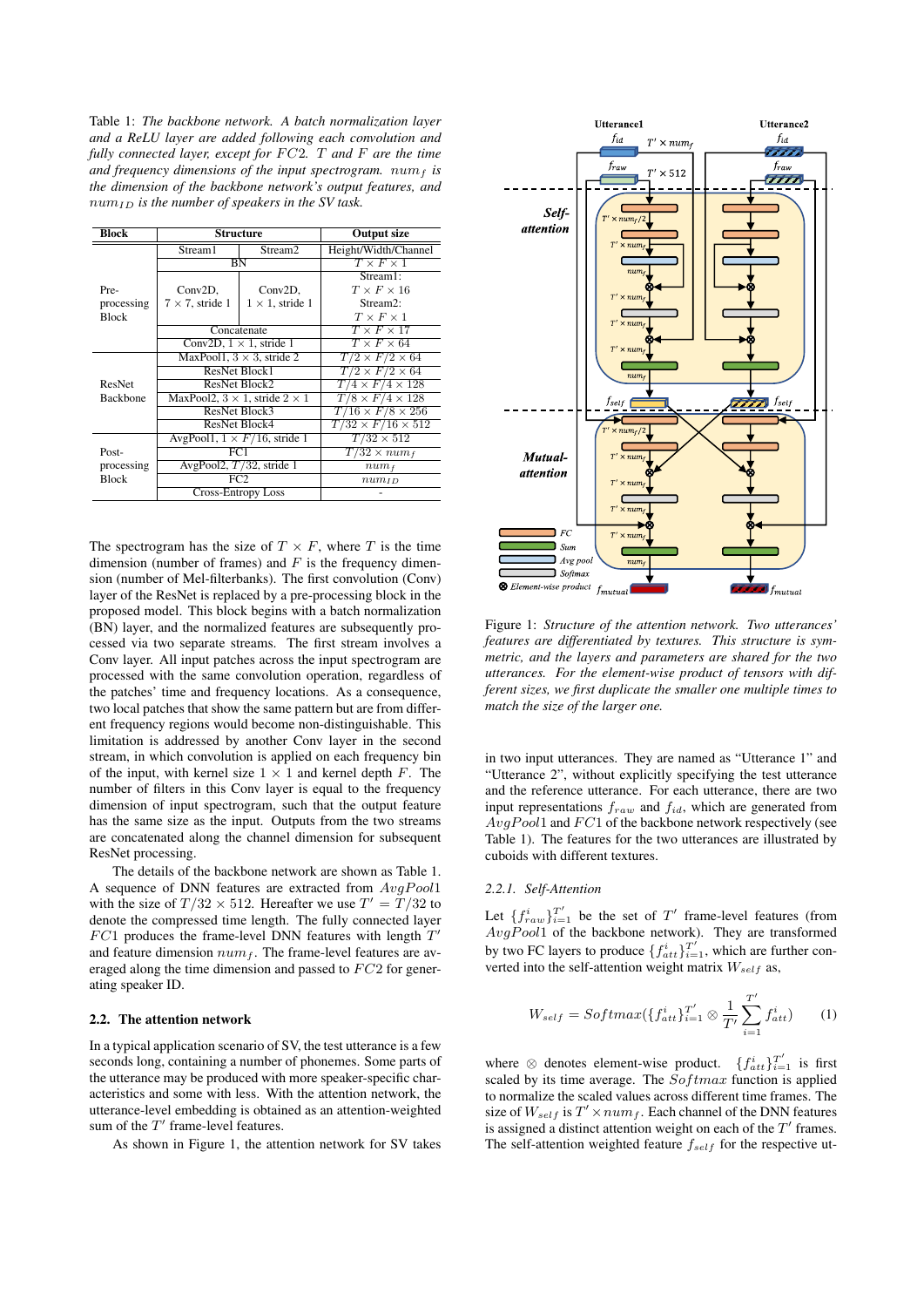terance is obtained by summing up the elements of  $W_{self} \otimes f_{id}$ along the time dimension.

#### *2.2.2. Mutual-Attention*

The motivation of incorporating mutual attention is to leverage mutually discriminative parts of the two input utterances. Similar to the self-attention module,  $\{f_{att}^i\}_{i=1}^{T'}$  with size  $T' \times num_f$ is generated by two FC layers. For each of the two utterances, the mutual-attention weight matrix  $W_{mutual}$  is obtained by using the  $f_{self}$  feature from the other utterance. As an example, for Utterance 1 we have

$$
(W_{mutual})^{(1)} = Softmax((\{f_{att}^i\}_{i=1}^{T'})^{(1)} \otimes (f_{self})^{(2)})
$$
 (2)

where the superscript labels " $(1)$ " and " $(2)$ " are used to denote Utterance 1 and Utterance 2 respectively. Summing up the elements in  $(W_{mutual})^{(1)} \otimes (f_{id})^{(1)}$  along the time dimension gives the mutual-attention weighted feature  $f_{mutual}$  for Utterance 1.

### 2.3. Similarity estimation

In the proposed model, similarity between two input utterances is measured with the cosine distance and the output score of a binary classifier. The cosine distance  $score_{cos}$  is computed on the output of  $AvgPool2$  of the backbone network. The binary classifier uses the Sigmoid function to produce a similarity score based on the attention-weighted features,

$$
score_{binary} = Sigmoid(FC(BN(((f_{self})^{(1)} - (f_{self})^{(2)}))
$$

$$
\otimes ((f_{mutual})^{(1)} - (f_{mutual})^{(2)}))))
$$

$$
(3)
$$

where  $(f_{self})^{(1)}$ ,  $(f_{mutual})^{(1)}$  denote the features from one of the utterances, and  $(f_{self})^{(2)}$ ,  $(f_{mutual})^{(2)}$  from the other one. The binary classifier is trained toward output value of "1" if the two utterances are from the same speaker and "0" otherwise.

The cosine distance score  $score_{cos}$  and the classifier output score  $score_{binary}$  are normalized separately using the global mean and standard deviation obtained from a large number of utterance pairs randomly sampled from training data. The combined overall score  $score_{all}$  is equal to the average of normalized cosine distance score and binary classifier score.

### 3. Experiments

#### 3.1. Dataset

The speech databases used in this study are Voxceleb1 and Voxceleb2 [4, 16]. Voxceleb1 contains 1, 211 speakers in the development set and 40 speakers in the test set. Voxceleb2 has 5, 994 speakers in the development set. The development sets of Voxceleb1 and Voxceleb2 are jointly utilized for model training in the following experiments. Thus the training data comprises about 1.2 million utterances from 7, 205 speakers  $(num_{ID} = 7, 205)$ . For performance evaluation, 37, 720 pairs of utterances are formed from 4, 874 utterances in Voxceleb1 test set.

The audio signals at sampling rate of 16 kHz are divided into short-time frames of 25 ms with 10 ms frame shift. Each frame is represented by 512-point DFT spectrum. 64-dimension log Mel-filterbank (FBank) coefficients are calculated from the short-time spectrum and used as the input of the backbone network. The acoustic signal processing functions are implemented with the Librosa library [17].

# 3.2. Training details

In the training process, a three-second segment is randomly cropped from each utterance. This gives an input of the size  $300 \times 64$  for the backbone network. In all experiments, the dimension of the DNN output features,  $num_f$ , is fixed at 256.

The loss function for the speaker identification task, denoted by  $loss_{id}$  is defined as the cross-entropy loss on the output of  $FC2$  of the backbone network. Each step of training involves 64 randomly selected speakers in the training set. Two utterances are provided by each of the speakers and put into two groups, referred as Group 1 and Group 2 respectively. Therefore, there are 128 utterances in one batch (64 utterances for each group). One utterance from Group 1 and one from Group 2 form an input pair for training, giving a total of  $64\times64 = 4,096$  training pairs. As shown in Figure 1, the DNN output features generated from "Utterance 1" and "Utterance 2" in a training pair are processed by the attention network. The attention-weighted features are passed to the binary classifier for  $score_{binary}$  calculation. The cross-entropy loss evaluated at the binary classifier output is denoted as  $loss_{binary}$ .

The final loss is given by the sum of  $loss_{id}$  and  $loss_{binary}$ as follow:

$$
loss_{all} = loss_{id} + \lambda loss_{binary}
$$
 (4)

where  $\lambda$  is an empirically determined parameter to control the weight of  $loss_{binary}$ . Different values of  $\lambda$  are evaluated in the experiments.

Model training was implemented with PyTorch [18] and two GPUs. The optimizer used is Stochastic Gradient Descent, with 0.9 momentum and 0.001 weight decay. The initial learning rate is 0.1 for the backbone, 0.01 for the attention network and the binary classifier. The learning rate decreases following a half cosine shape [19]. To avoid over-fitting, a dropout layer is included in the binary classifier, with a dropout rate of 0.5. All networks are trained end-to-end for 20 epochs.

### 3.3. Performance evaluation

Each step of performance evaluation involves a pair of test utterances, which could be from the same speaker or two different speakers. Each utterance is divided into segments of 5 seconds long, with 4 seconds overlap between two neighboring segments. If an utterance is shorter than 5 seconds, the means of its frame-level Fbank coefficients are appended at the end of the FBank sequences so as to equalize the size of input representation to a 5-second long segment. Similarity estimation is done on all pairing combinations of segments from the two utterances. For example, if utterance  $1$  contains  $X$  segments and utterance 2 has Y segments, there would be  $X \times Y$  cosine distances computed. The average of these distances gives  $score_{cos}$ for the two utterances.  $score_{binary}$  is obtained in a similar way by averaging the binary classifier output scores of the  $X \times Y$ segment pairs.

### 4. Results

#### 4.1. Baseline

The ResNet18 shown in Table 1 is regarded as the baseline model, using only the cosine distance  $score_{cos}$  for similarity estimation. The baseline system's performance is shown in Table 2 and it achieves  $EER = 2.6\%$ , which noticeably outperforms the result on standard ResNet18 structure. To evaluate the effect of binary classifier on performance gain, a binary classifier is added into the baseline. The output score is calculated by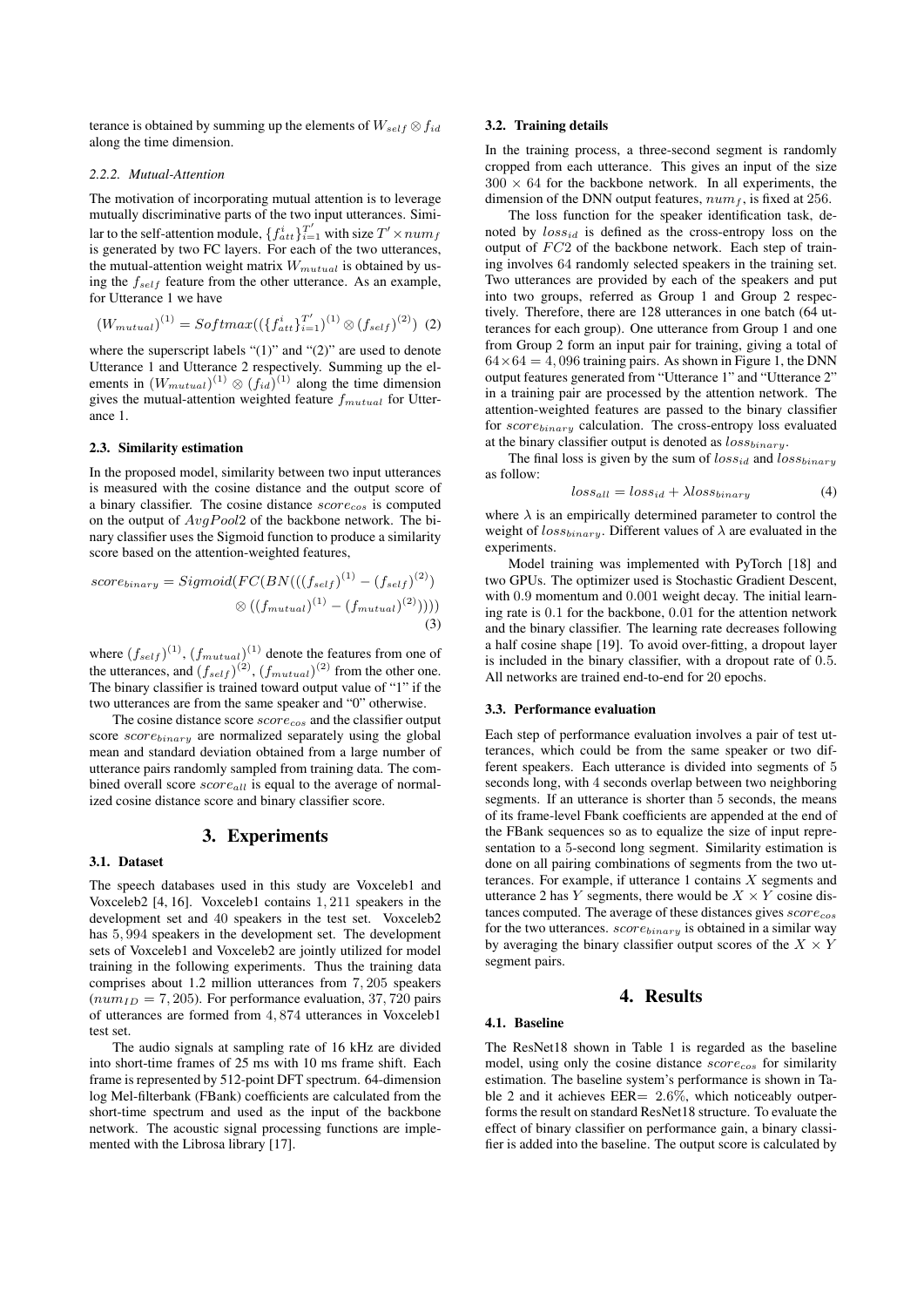Table 2: *Performances of our models. All results are evaluated on Voxceleb1 test set.*

| Model                               | $EER(\%)$ |
|-------------------------------------|-----------|
| ResNet18(Standard)                  | 2.91      |
| ResNet18(Ours)                      | 2.60      |
| ResNet18(Ours)+Binary               | 2.59      |
| Dual Attention Net, $\lambda = 0.5$ | 2.53      |
| Dual Attention Net, $\lambda = 1$   | 2.49      |
| Dual Attention Net, $\lambda = 2$   | 2.55      |

Table 3: *Performances of our models. All results are evaluated on Voxceleb1 test set.* λ *equals 1.*

| Model                     |                  | $EER(\%)$ |
|---------------------------|------------------|-----------|
| ResNet18(Ours)+Softmax    |                  | 2.60      |
| ResNet34(Ours)+Softmax    | 2.35             |           |
| ResNet18(Ours)+AM-Softmax | 2.49             |           |
| ResNet34(Ours)+AM-Softmax |                  | 2.16      |
| Dual Attention Net,       | $score_{cos}$    | 2.60      |
| Res18, Softmax            | $score_{binary}$ | 2.71      |
|                           | $score_{all}$    | 2.49      |
| Dual Attention Net,       | $score_{cos}$    | 2.31      |
| Res34, Softmax            | $score_{binary}$ | 2.43      |
|                           | $score_{all}$    | 2.24      |
| Dual Attention Net.       | $score_{cos}$    | 2.18      |
| Res18, AM-Softmax         | $score_{binary}$ | 2.49      |
|                           | $score_{all}$    | 1.88      |
| Dual Attention Net.       | $score_{cos}$    | 1.84      |
| Res34,AM-Softmax          | $score_{binary}$ | 2.12      |
|                           | $score_{all}$    | 1.60      |

Equation 3, with  $f_{self}$  and  $f_{mutual}$  being replaced by the output of  $AvgPool2$ . The binary classifier is jointly trained with the backbone network, and the classifier output score is fused with  $score_{cos}$  as described in similarity estimation. There is no improvement observed, as compared with score<sub>cos</sub>. This suggests that the binary classifier could not yield better results using only the features from the backbone.

#### 4.2. D-att Net

The proposed D-att network is evaluated in three training settings with  $\lambda$  being 0.5, 1 and 2. The results of D-att Net in Table 2 are evaluated on  $score_{all}$ . The best performance EER= 2.49% is achieved with  $\lambda = 1$ . The performance drops when we decrease or increase  $\lambda$  in the experiment. Decreasing  $\lambda$  may weaken the learning ability of attention mechanism and the binary classifier, while increasing  $\lambda$  may push the binary classifier to over-fitting.

Recently, *Additive Margin Softmax*(*AM-Softmax*) was investigated by [20, 21] in face recognition to replace Softmax in the cross-entropy loss. AM-Softmax was also applied to SV [22, 23] with some modifications. It's calculated as:

$$
\hat{y}_i = \frac{e^{s(cos\theta_{y_i} - m)}}{e^{s(cos\theta_{y_i} - m)} + \sum_{j \neq y_i}^{num_{id}} e^{s(cos\theta_{y_j})}}
$$
(5)

where  $cos\theta_{y_i}$  is the cosine distance between input feature and classification weights  $w_i$  in  $FC2$ . s is a hyperparameter for scaling and  $m$  controls the cosine margin.  $AM\text{-}Softmax$  is

Table 4: *Performances of different models. Soft. is short for Softmax. SP stands for Statistics Pooling. Models marked with \* use only Voxceleb2 development set for training. Models marked with \*\* use extra data MUSAN [24] and RIR [25] for data augmentation. All models are evaluated on Voxceleb1 test set.*

| Model                      | Aggregation | $EER(\%)$ |
|----------------------------|-------------|-----------|
| TDNN+PLDA [3]**            | SP          | 3.10      |
| Thin-ResNet34+binary [26]* | GhostVLAD   | 2.87      |
| DDB+Gate+cosine [27]       | SP          | 2.91      |
| DDB+Gate+PLDA [27]         | SP          | 2.31      |
| Large Margin-Soft. [23]**  | SP          | 2.00      |
| D-att Net(Res18,AM-Soft.)  | Dual-att    | 1.88      |
| D-att Net(Res34,AM-Soft.)  | Dual-att    | 1.60      |

applied with  $s = 30$  and  $m = 0.2$  in our experiments and the results are shown in Table 3. Utilizing Dual Attention, AM-Softmax achieves larger performance improvement than  $Softmax$  and decreases the baseline's EER by around 20%.

 $score_{cos}, score_{binary}, score_{all}$  are involved in the similarity estimation in D-att Net, and the EER of these three scores are reported in Table 3.  $score_{all}$  outperforms the baseline's result and yields better performance than the other two scores, indicating  $score_{cos}$  and  $score_{binary}$  are complementary. Notably,  $score_{cos}$  in D-att Net achieves lower EER than the baseline under the same backbone structure, which demonstrates our attention model and binary classifier contribute to feature learning in the backbone network.

#### 4.3. Comparison with other models

The proposed D-att Net is compared with state-of-the-art systems in Table 4. In [3], data augmentation was applied with TDNN and it boosted the performance in a large step. [26] applied GhostV LAD for aggregating frame-level features and utilized a binary classifier to estimate similarity between utterances. By adding dilated dense block(DDB) and gating mechanism into TDNN, [27] proposed a modified network structure. [23] modified AM-Softmax and achieved significant result with the help of data augmentation. Our proposed D-att Net models yield the best performance among all these works, giving 1.88% EER on the ResNet18 structure and 1.6% EER on the ResNet34.

# 5. Conclusion and future work

In this paper, we present a *Dual Attention* structure with modified ResNet backbone for text-independent speaker verification. The frame-level DNN features are extracted by the backbone network and aggregated by the proposed attention model. In the attention model, self-attention and mutual-attention are involved to combine two input utterances' information in the calculation of attention weights and generation of utterancelevel embedding. The embeddings are utilized to predict the similarity between two utterances by fusing a binary classifier output score with cosine distance. The full model, D-att Net, achieves state-of-the-art performance on Voxceleb1 test set in our experiments, which demonstrates the effectiveness of our proposed network.

In the future we will evaluate more backbone structures and combine PLDA or other scoring methods in our work.